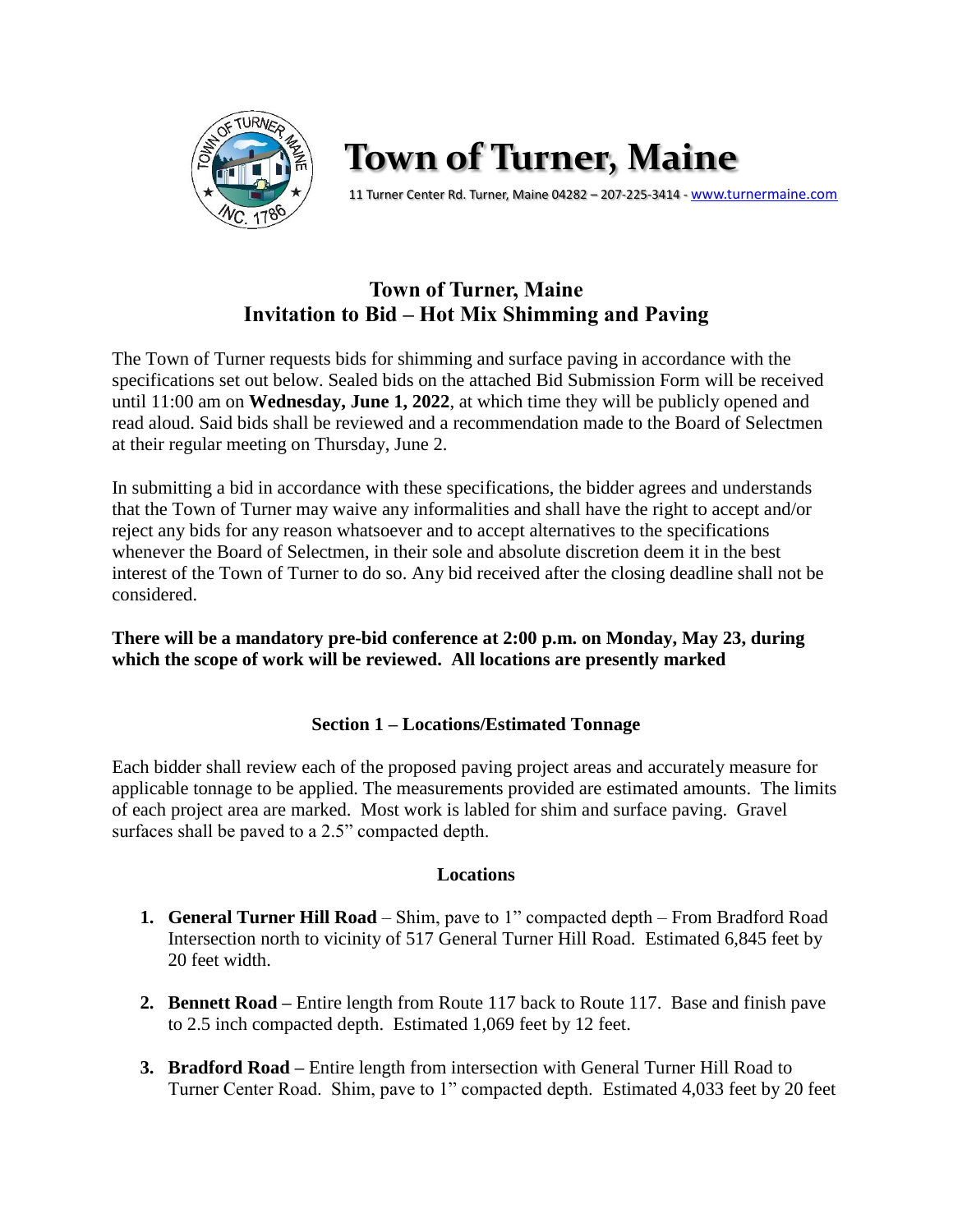width. Estimated tonnage – shim: 345 tons.

- **4. Church Street –** From Cross Street intersection to School House Hill Road. Shim, pave to 1" compacted depth. Estimated 600 feet by 18 feet width.
- **5. Cross Street –** From Church Street Intersection to School House Hill Road. Shim, pave to 1" compacted depth. Estimated 497 feet by 20 feet width.
- **6. Mancine Road –** From Pole 213 to Magnum Drive. Shim, pave to 1" compacted depth. Estimated 985 feet by 20 feet width.
- **7. Kennebec Trail –** From Pole 31 to corner. Shim, pave to 1" compacted depth. Estimated 1,454 feet by 20 feet width.
- **8. Abenaki Way –** From Intersection with Kennebec Trail to end, including turnaround. Shim, pave to 1" compacted depth. Estimated 1,092 feet by 20 feet width.
- **9. Pheasant Run –** Entire Length from South Livermore Road to end, including turnaround. Shim, pave to 1" compacted depth. Estimated 881 feet by 20 feet width.
- **10. Aspen Way –** Entire Length from Upper Street to end, including turnaround. Shim, pave to 1" compacted depth. Estimated 984 feet by 20 feed width.
- **11. Mill Hill Road –** From Route 4 to Martin Stream bridge. Shim, pave to 1" compacted depth. Estimated 1,618 feet by 19 feet width.
- **12. Torrey Hill Road –** 370 Feet total, beginning at Box 106 and heading north. Shim, pave to 1" compacted depth. Estimated 19 feet width.
- **13. Merrill's Mill Road –** From Plains Road to Pleasant Pond Road, full length. Pave to 2.5" compacted depth. Estimated 4,722 feet by 20 feet width.
- **14. Brookfield Estates –** From North Parish Road to turnaround. Shim and pave to 1" compacted depth. Estimated 703 feet by 20 feet width.

#### **Section 2 – Description of Work**

Work shall consist of installing asphalt base, shim and surface pavement on the roadways described in Section 1. All work shall be constructed as outlined in this contract and as directed by Municipal Representatives.

#### **Section 3 – Equipment Requirements**

**1.** All Hauling Equipment used on the project will meet the requirements of the most recent edition of MDOT Supplemental Specifications, section 401.08. Up to three wheeler-type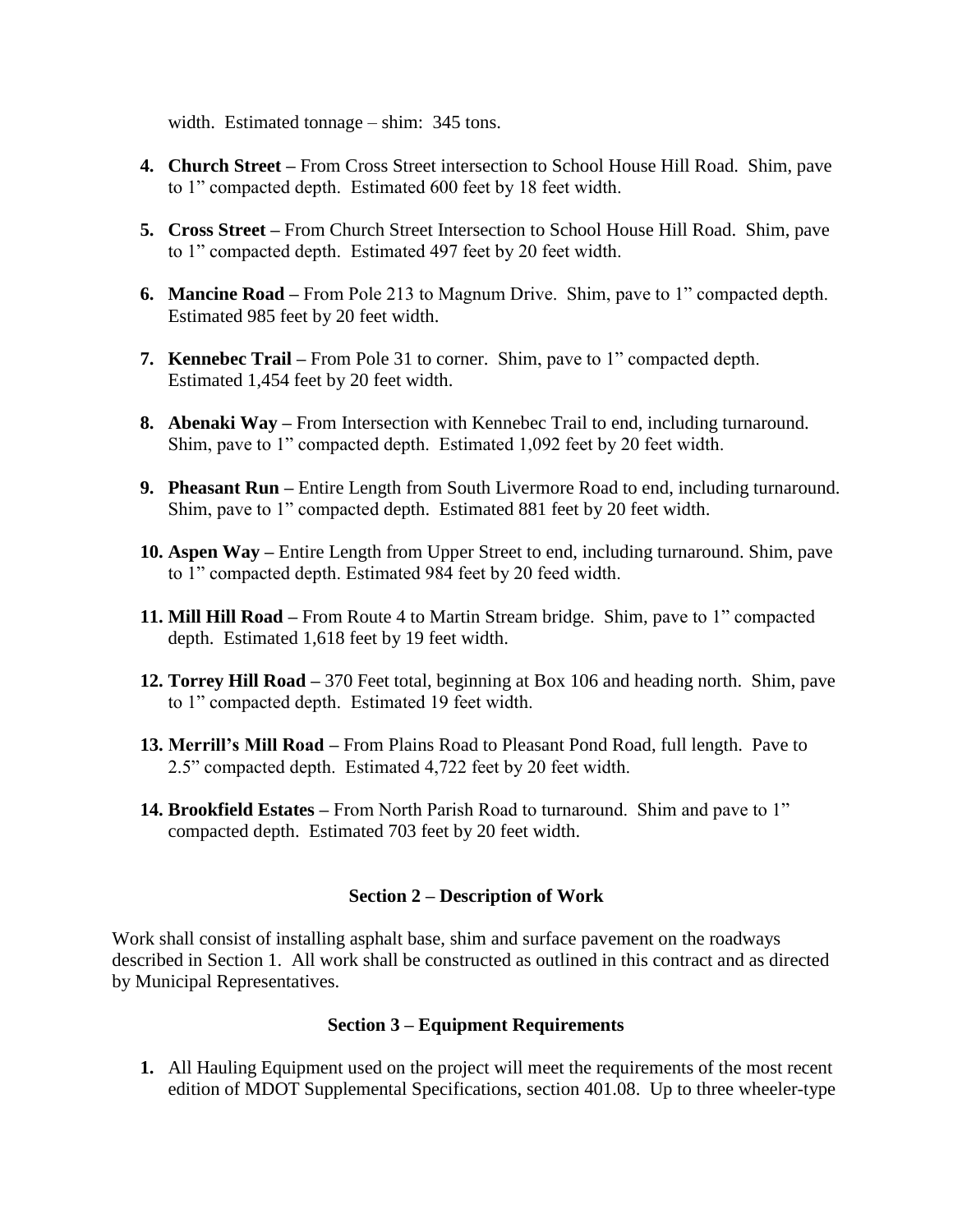dump trucks, with drivers, will be provided by the Town of Turner.

- **2.** All Pavers used on the project will meet the requirements of the most recent edition of the MDOT Supplemental Specifications, section 401.09.
- **3.** All Rollers used on the project will meet the requirements of the most recent edition of the MDOT Supplemental, section 401.10.

## **Section 4 – Plant Requirements**

- **1.** Batch and Drum Plants used to produce mix for this project shall meet the requirements of the most recent edition of the MDOT Supplemental Specifications, section 401.07.
- **2.** The automation of batching shall meet the requirements of the most recent edition of the MDOT Supplemental Specifications, section 401.072.
- **3.** At automatic mixing plants, automatic tickets shall be printed which meet MDOT Supplemental Specifications, section 401.073.

## **Section 5 – Materials**

The Hot Mix Asphalt shall be composed of a mixture of aggregate and bituminous material. The aggregate fractions shall be sized, uniformly graded, and combined in accordance with the submitted designs.

The Contractor shall submit, for the Municipal Representative's approval, a current job mix formula (JMF). For a Superpave design, a current MDOT-approved Superpave JMF shall be submitted. If an alternate design similar to the former MDOT designs for B, C, or D mixes is desired, the contractor shall submit a previously MDOT-approved JMF conforming to the MDOT Standard Specifications, Revisions of April 1995. The JMFs shall be reviewed and approved by the Municipal Representative or an independent testing agency prior to submittal. All JMFs will be required to accompany the bid form.

The JMF shall state the source, gradation, and percentage of each fraction of the aggregate and filler, if required. It shall state the name of the refiner and supplier of the particular bituminous material to be used and the plant location.

#### **Section 6 – Construction**

**1.** All paved driveway and roadway intersections will be ground prior to placement of pavement and the butt joint will be utilized to match with existing pavement as specified by the Municipal Representative. For drives and other incidental handwork off the traveled way, commercial "D" mix may be used.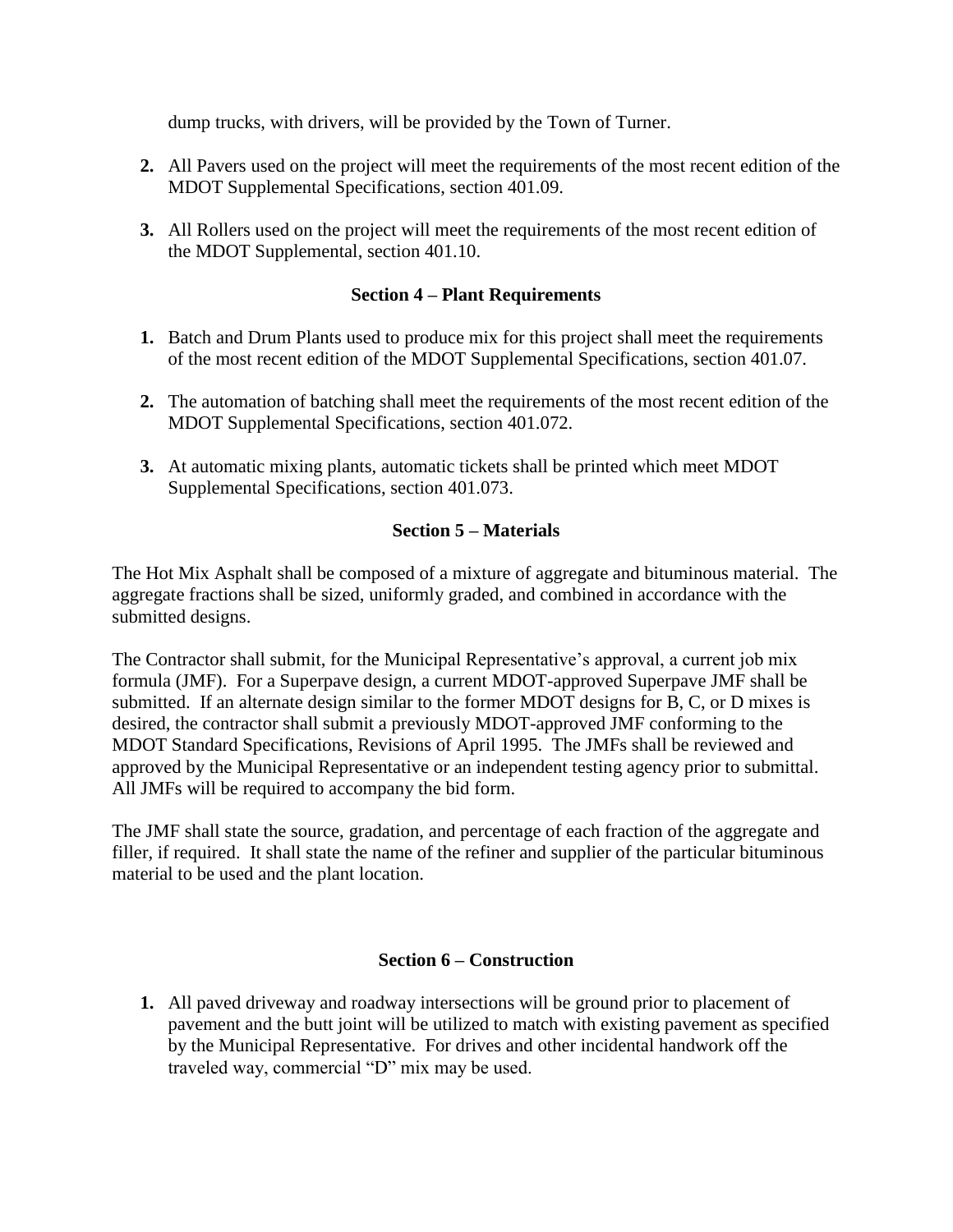- **2.** The construction of Hot Mix Asphalt shall be carried on only when the surface on which the material is to be placed is dry, and when the atmospheric temperature is above 45 degrees Fahrenheit and rising, and all paving will be completed by November 1, 2021.
- **3.** All existing paved surfaces to be newly paved shall be thoroughly cleaned and dry and shall be tack coated prior to placement at a minimum rate of .025 gallons per square yard. All paving operations shall cease when the surface to repave is wet.
- **4.** Traffic control and signage will be provided by the Town of Turner.
- **5.** All mixing, spreading, finishing, and compacting and constructing joints shall meet MDOT Supplemental Specifications, sections 401.14, 401.15, 401.16 and 401.17, respectively.

## **Testing/Verification**

All materials and every detail of work will be subject to inspection by the Municipal Representative. The Municipal Representative shall be allowed access to all parts of the work. The Municipal Representative shall also have the right to inspect and test in accordance with Section 401.20 of the most recent edition of the MDOT Supplemental Specifications. If test results meet the specified standards, the cost of testing will be borne by the Town of Turner. If test results fail to meet the specified standards, the cost of testing will be borne by the Contractor.

## **Delivery Slips**

Serially pre-numbered delivery slips of acceptable size and formatting for stating the following minimum information shall be furnished by the Contractor in as many copies as may be necessary. One copy shall be retained by the Municipal Representative upon accepting delivery of the material.

- 1. Vehicle Identification
- 2. Date Loaded
- 3. Work identification number and location
- 4. Type of Material
- 5. Quality Information as Necessary
- 6. Quantity Information: gross, tare and net weights
- 7. Signatures (legible initials acceptable) of Weighmaster, Contractor's Representative and Municipal Representative

## **Acceptance**

If the Municipal Representative requests it, the Contractor shall remove portions of the finished work as may be directed. After examination, the Contractor shall restore the removed areas of the work to the standards of the specifications. Should the exposed work prove to be acceptable,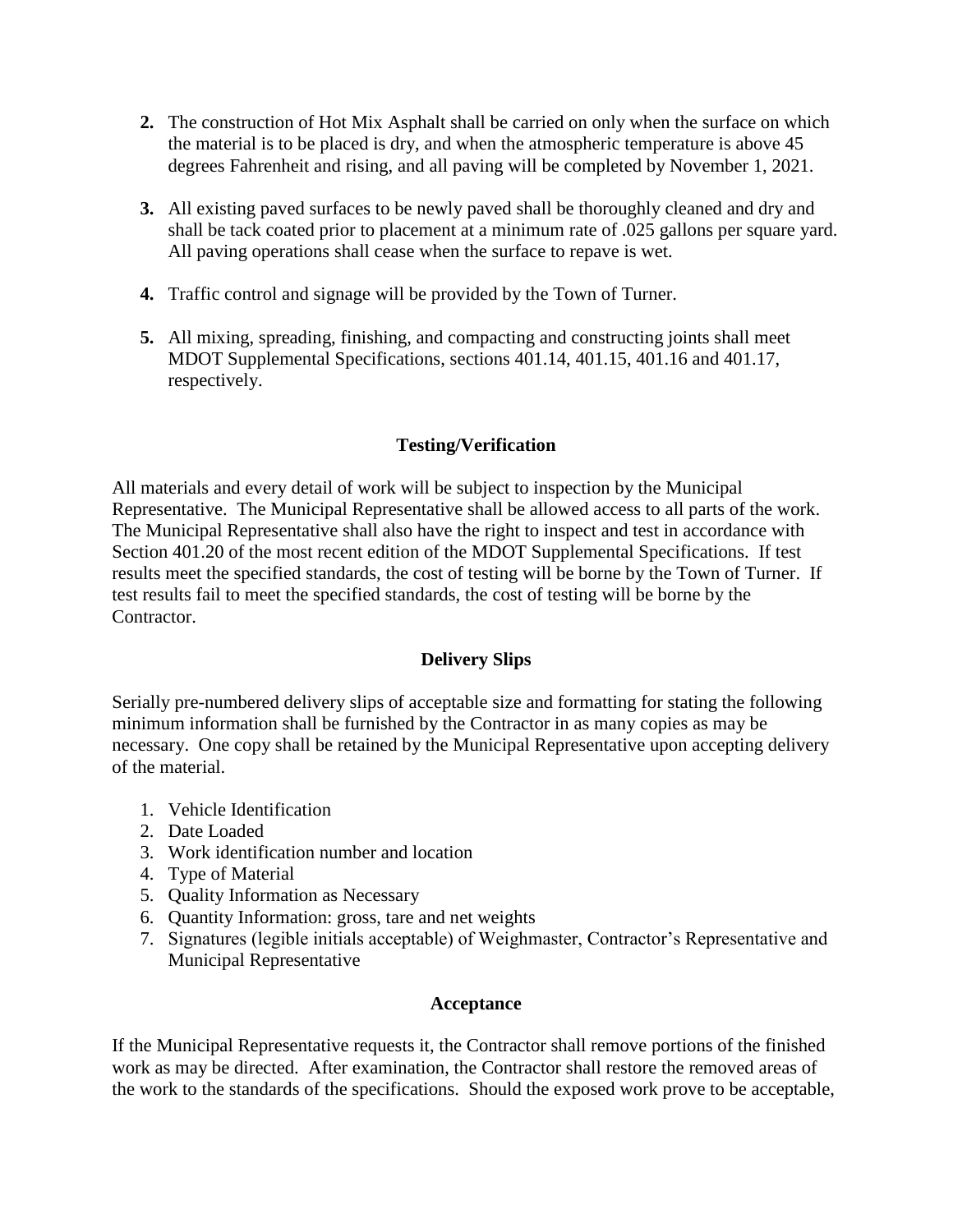in the judgment of the Municipal Representative, the removing and replacing of the covering or making good the parts removed will be paid for as extra work. Should the work exposed prove to be unacceptable in the judgment of the Municipal Representative, the removing and the replacing of the material will be at the Contractor's expense.

**Any work done without supervision or inspection by an authorized Municipal Representative may be ordered removed and replaced at the Contractor's expense unless the Municipal Representative failed to inspect after having been given reasonable notice that work was to be performed.**

## **Miscellaneous**

- **1.** Each Contractor, before submitting an offer, shall become completely familiar with the required work and shall rely on their own investigation. The Municipal Representative will be available to have the sites proposed for paving inspected. NO consideration will be granted for any alleged misunderstanding of the material to be furnished, the work to be done, or for any defects in the final product that are the result of the absence of preinspection of a site.
- **2.** The Town of Turner reserves the right to submit change orders in writing to the Contractor. In that event, the municipality will negotiate with the Contractor to determine the new costs.
- **3.** At the completion of paving, each site shall be left in a neat and clean condition, subject to approval of the Municipal Representative.
- **4.** The Contractor shall not be required to submit a performance bond. Payment for work performed under this contract may be reduced or delayed by an amount determined by the Municipal Representative to be representative of the greater of either the value of work not completed by the deadline, or to specified standards, and/or the estimated cost of remedial work to correct any deficiencies.

#### **Insurance**

The Contractor shall have and maintain a minimum of \$1,000,000.00 liability insurance that is in force until the work is completed and accepted by the Town of Turner. The Town of Turner shall be listed on the Contractor's policy as "Other Named Insured", and shall deliver evidence of same to the town, within two weeks of acceptance of the Contractor's offer. The Contractor shall also provide evidence of Workers Compensation insurance for its employees. Under no circumstances shall any workers or subcontractors used by the Contractor be considered employees of the Town of Turner. Failure to provide the requested certification or evidence shall constitute a breach of the Contract and, in the Town of Turner's sole discretion, may result in termination of the Contract.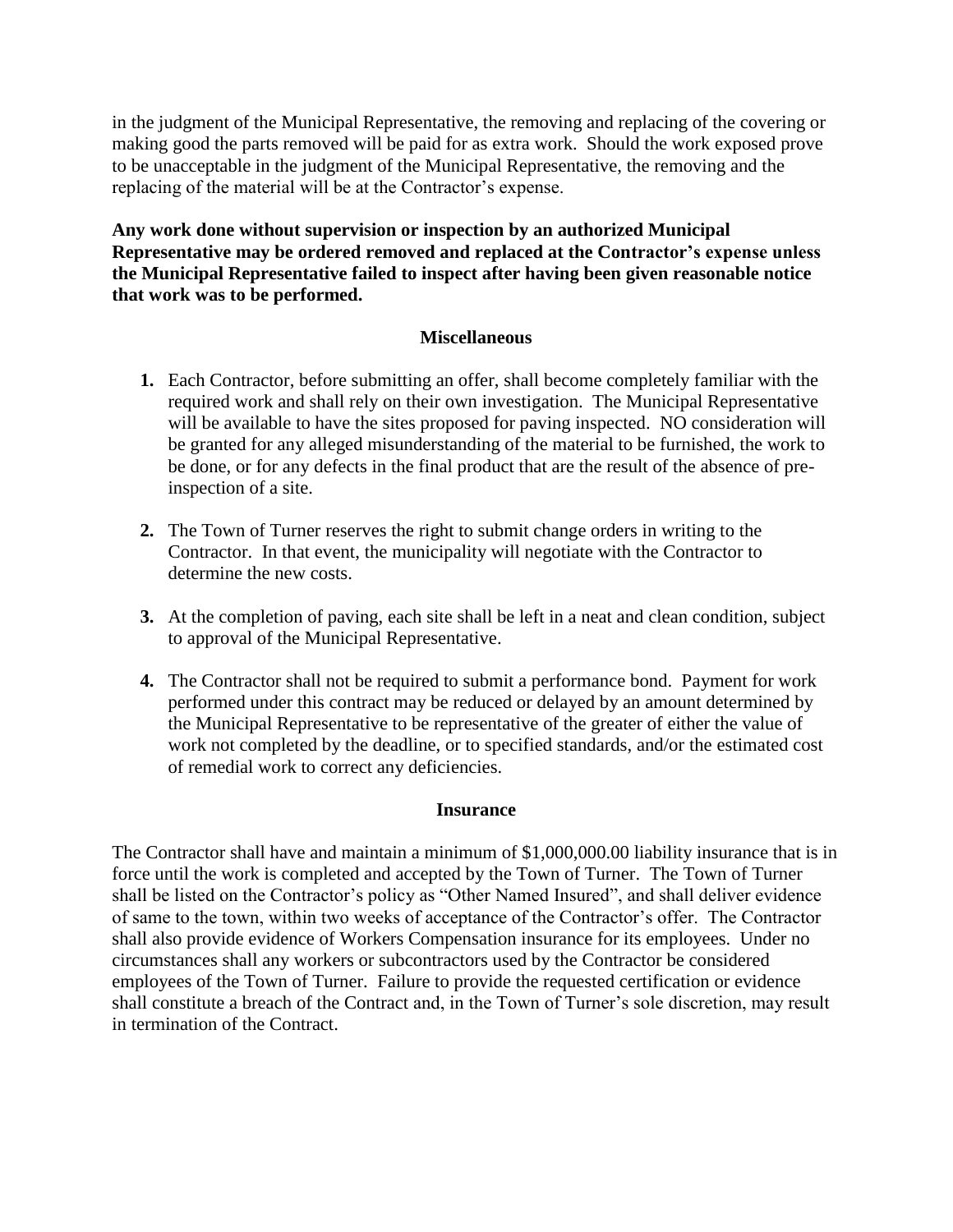#### **Indemnification**

To the fullest extent permitted by law, the contractor shall indemnify and hold harmless the Town of Turner and its agents and/or employees against all claims, damages, losses and expenses, including but not limited to attorney fees arising out of or resulting from the performance of the work regardless of standard of care. This indemnification extends to all costs and all attorney fees incurred by the Town of Turner.

#### **Acceptance of Offer**

The Town of Turner shall have up to 30 days from date of bid opening to accept an offer. The Contractor will be notified in writing (which includes email) by the Town of Turner of the acceptance of its offer, in whole or in part, within five (5) business days of when it has been accepted. Failure to comply with this notice requirement shall constitute a breach of the Contract. An offer cannot be accepted verbally. The final scope of work will depend on the accepted price and the Town's budget, and will be determined following acceptance.

#### **Rejection of Offers**

The Town of Turner reserves the right to reject any or all proposals whenever such rejection is in its best interest.

#### **Pre-Bid Conference**

A mandatory pre-bid conference is scheduled for 2:00 p.m. on Monday, May 23, to discuss the scope of services, terms and scheduling,

#### **Payment**

The Town of Turner shall make payment in full, less any deductions as specified elsewhere in this agreement, within 30 days of receipt of the Contractor's invoice. Invoices shall specify the road name, type and amount of material, unit price and total cost. Change orders shall be separately itemized.

#### **Asphalt Escalator**

This contract shall be subject to Section 108.4.1 – Price Adjustment for Hot Mix Asphalt, as published in the most recent edition of MDOT Standard Specifications. Contractor's bids shall utilize the liquid asphalt price in effect for the week of May 30, 2022, as reported by the Maine Department of Transportation. Billing shall reflect the asphalt price in effect for the week(s) actual work is performed, and the amount of adjustment from original bid.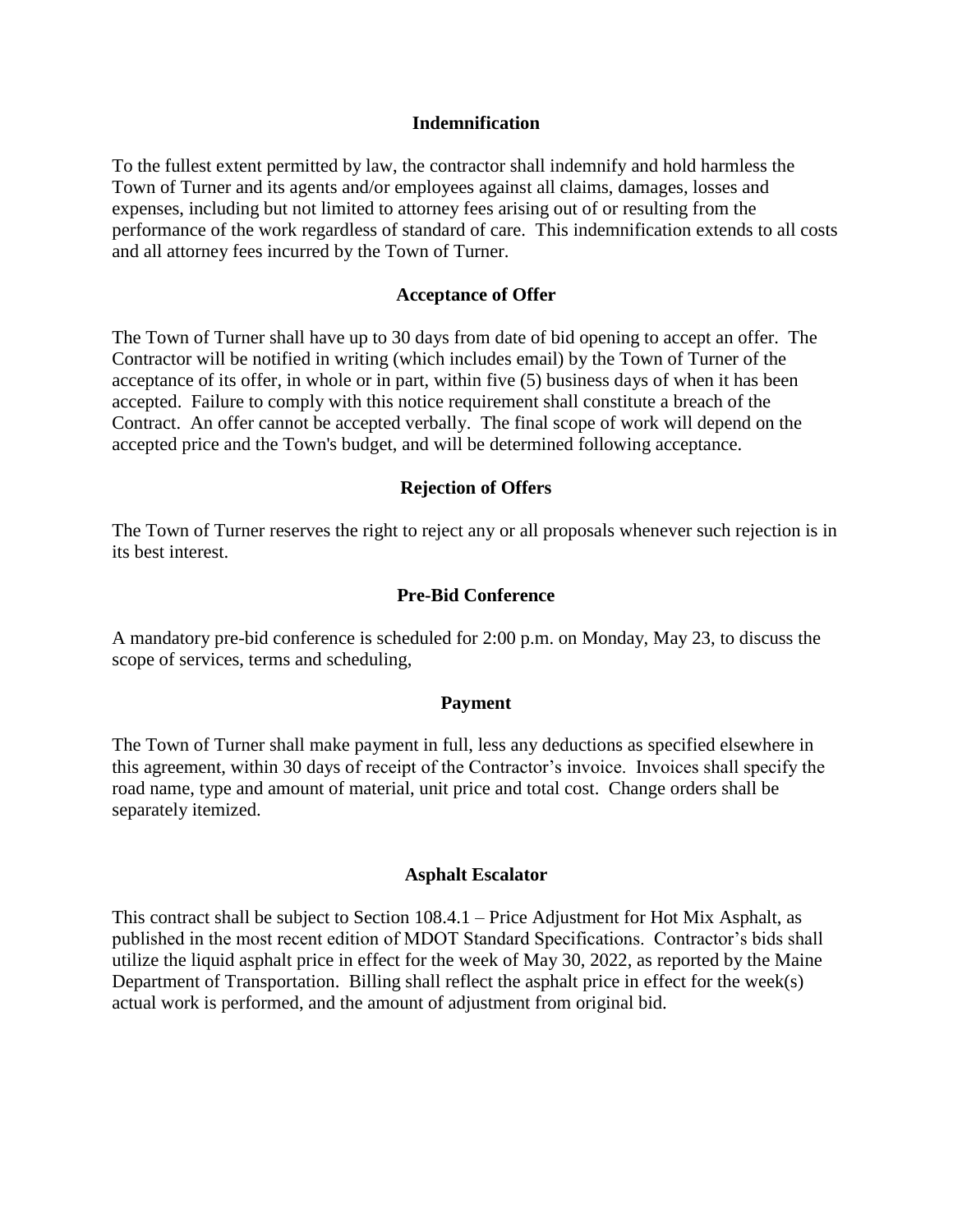# **Town of Turner Maine**

## **BID SUBMISSION FORM**

The undersigned, having inspected all of the proposed paving sites as listed herein and having familiarized themselves with all conditions likely to be encountered that will affect the cost and schedule of work, and having examined all of the bid documentation, herein proposes to furnish all labor, materials, tools, equipment, trucks, and services necessary to perform all of the work in strict accordance with all specifications cited to pave the streets/roads for the bid prices as provided below. Unit price includes all costs to be billed to town:

| <b>Location</b>                          | <b>Estimated Tonnage Per Ton Price</b> |                                                                                                                      |
|------------------------------------------|----------------------------------------|----------------------------------------------------------------------------------------------------------------------|
| 1. General Turner Hill Road              |                                        |                                                                                                                      |
| 2. Bennett Road                          |                                        |                                                                                                                      |
| <b>Bradford Road</b><br>$\mathfrak{Z}$ . |                                        |                                                                                                                      |
| <b>Church Street</b><br>$\mathbf{A}$     |                                        |                                                                                                                      |
| 5. Cross Street                          |                                        | <u> 2000 - Jan James James Jan James James James James James James James James James James James James James Jam</u> |
| Mancine Road<br>6.                       |                                        |                                                                                                                      |
| $7^{\circ}$<br>Kennebec Trail            |                                        |                                                                                                                      |
| Abenaki Way<br>8.                        |                                        |                                                                                                                      |
| 9. Pheasant Run                          |                                        |                                                                                                                      |
| 10. Aspen Way                            |                                        |                                                                                                                      |
| 11. Mill Hill Road                       |                                        |                                                                                                                      |
| 12. Torrey Hill Road                     |                                        |                                                                                                                      |
| 13. Merrill's Mill Road                  |                                        |                                                                                                                      |
| 14. Brookfield Estates                   |                                        |                                                                                                                      |